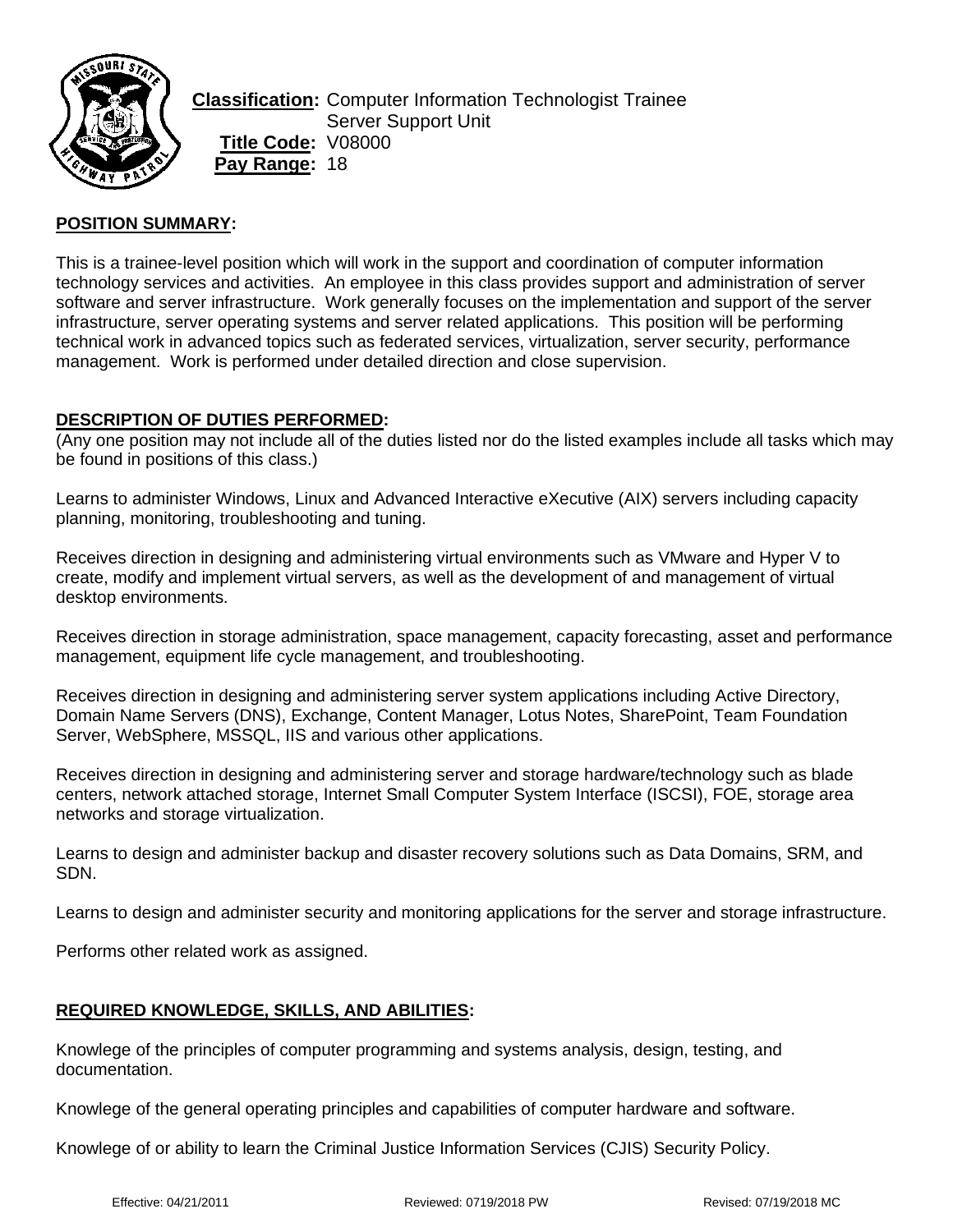## **Classification:** Computer Information Technologist Trainee Server Support Unit **Title Code:** V08000 **Pay Range:** 18 **Page 2 Page 2 Page 2 Page 2 Page 2 Page 2 Page 2 Page 2**

Knowlege of or ability to learn the MULES system as it relates to the technical connectivity and CJIS requirements.

Knowlege of software reference libraries and related utility programs.

Knowlege of computer security systems and procedures.

Knowlege of computer networking and telecommunications.

Knowlege of computer operating systems.

Knowlege of database management systems.

Knowlege of or ability to learn the agency's automated information systems.

Knowlege of or ability to learn the agency's functions and their interrelationships.

Knowlege of the principles of cost benefit analysis.

Knowlege of the principles of project management.

Knowlege of the principles of disaster recovery.

Knowlege of the procurement process.

Knowlege of continuing trends and developments in computer hardware and software.

Knowlege of various computer platforms.

Knowlege of the information strategic planning process.

Knowlege of the systems management process.

Knowlege of the principals of information system audits and security testing.

Possess good organizational skills.

Possess research and analysis skills.

Ability to learn to utilize project management tools.

Ability to learn to prepare and interpret server-related documentation.

Ability to learn to prepare and maintain standards, policies, procedures, guidelines and technical manuals.

Ability to learn to troubleshoot and resolve hardware and/or software problems.

Ability to learn to create and present materials for training programs.

Ability to operate basic office equipment as detailed in the description of duties.